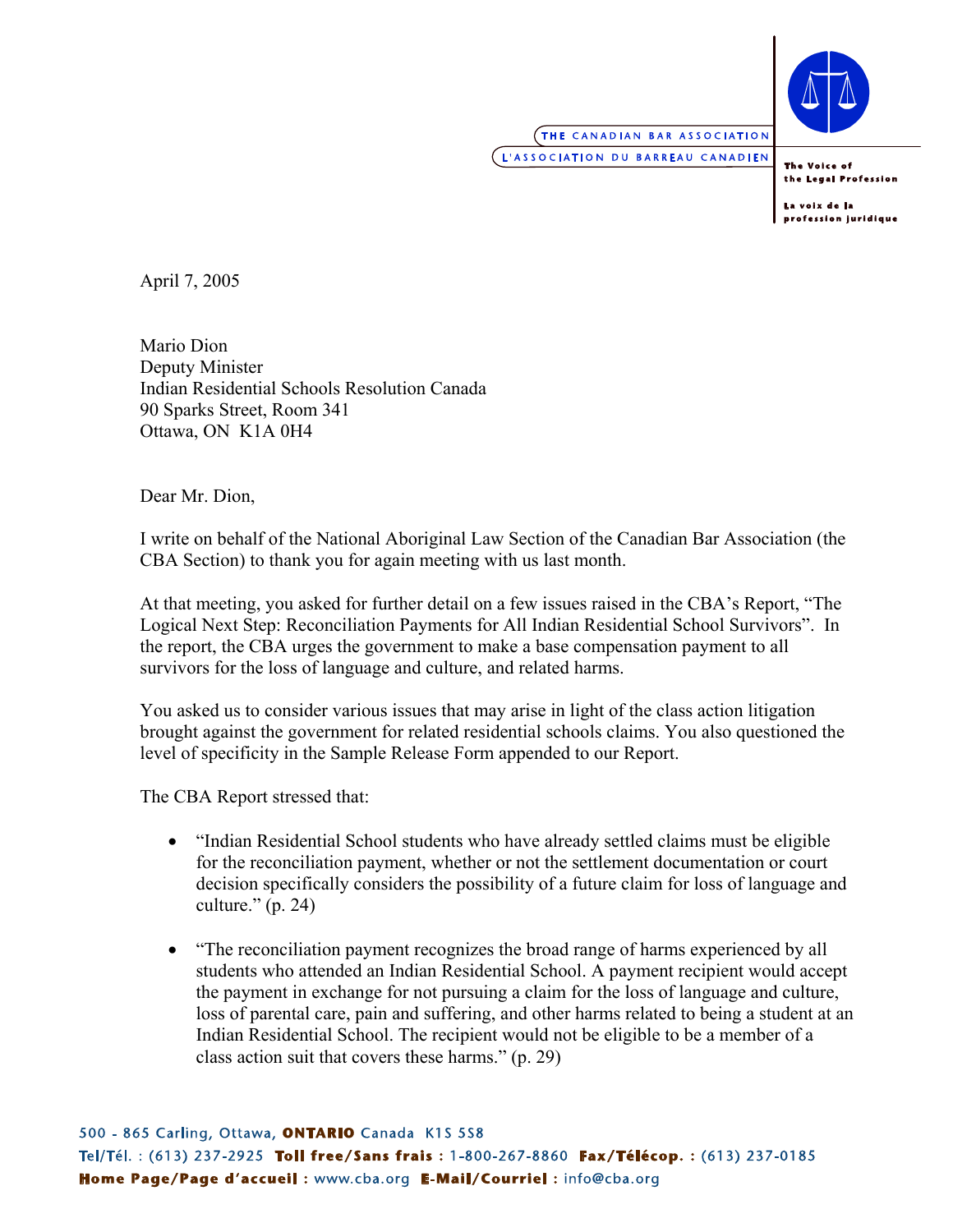• "However, receipt of the reconciliation payment must in no way compromise a survivor's right to seek compensation for physical or sexual abuse or wrongful confinement through litigation or the dispute resolution process." (p. 29)

In keeping with these principles, we would summarize the desired objective as a fair and efficient system that both prevents double recovery and ensures an expeditious process to satisfy losses for which there has been no previous compensation.

Issues with members of a class action could arise in the context of a reconciliation payment scheme where:

- a survivor has joined a class action but wishes instead to accept a reconciliation payment as full compensation;
- a survivor in a class action wishes to accept a reconciliation payment as base compensation for the loss of language, culture, parental care, or pain and suffering, but also wishes to remain in the class action to pursue compensation for abuse and wrongful confinement; or
- a survivor accepts a reconciliation payment, but then wishes to join a class action suit to pursue compensation for abuse and wrongful confinement.

As a starting place to address such issues, we suggest that:

- 1. Application forms for reconciliation payments could contain a box in which to indicate whether the applicant has joined or plans to join a class action suit. The Sample Release in our Report was drafted to be simple, and to convey the spirit of generosity and respect that our Report recommends. In our view, that Release would adequately protect the government. However, the government could require survivors to sign a more detailed release that expressly indicates that the Reconciliation Payment provides basic compensation for the loss of language and culture, loss of parental care, and general pain and suffering endured at an Indian Residential School and that such losses can no longer be compensated through the class action law suit or through other avenues. Such a release should also state that the survivor would still be entitled to pursue a claim for physical abuse, sexual abuse and wrongful confinement through the class action or any other means.
- 2. A sub category could be created within existing and future class action law suits to separate litigants who have not applied for a reconciliation payment and who are litigating for all damages suffered, from litigants who have accepted reconciliation payments and are only seeking compensation for abuse and wrongful confinement. These sub-classified litigants would clearly seek compensation only for abuse and wrongful confinement.
- 3. Alternatively, a sub category within class actions could be created for the purpose of awarding different damages to litigants who have accepted a reconciliation payment. The amount of their damage award could be adjusted by subtracting the amount received for a reconciliation payment from the overall damage award.